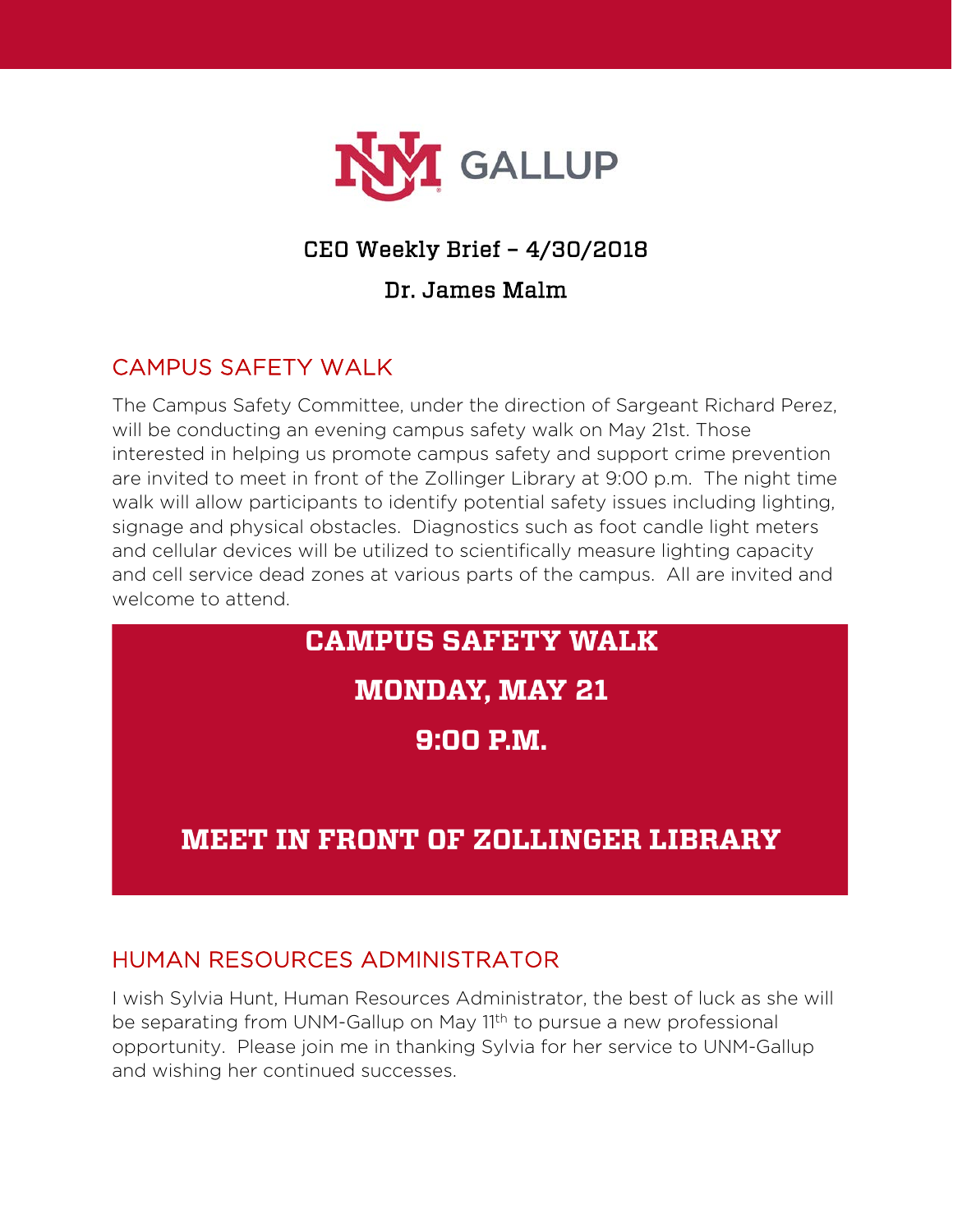#### DENTAL ASSISTING ADVISORY MEETING AND DINNER

Many thanks to Gayle Woodcock for inviting me to the dental assisting advisory board meeting and dinner this past week. I was happy to attend and learn of community efforts to make our program responsive to area needs and meet local clinicians who make internship and employment opportunities available to our students.



#### STAFF RECOGNITION LUNCHEON

I was pleased and proud to attend the UNM Staff Recognition Luncheon and see three members of our UNM-Gallup community honored for their years of service. Ken Roberts, dean emeritus, was honored for 25 years of service, Suzette Wyaco, manager of enrollment services, for 25 years, and Rick Goshorn, director of business operations, for 15 years. The ceremony was great (see the video clip below) and is a small way to thank them for their dedication to the university.

<https://www.youtube.com/watch?v=nyVjM8HmV38&feature=youtu.be>



*Ken Roberts, Rick Goshorn, Suzette Wyaco*